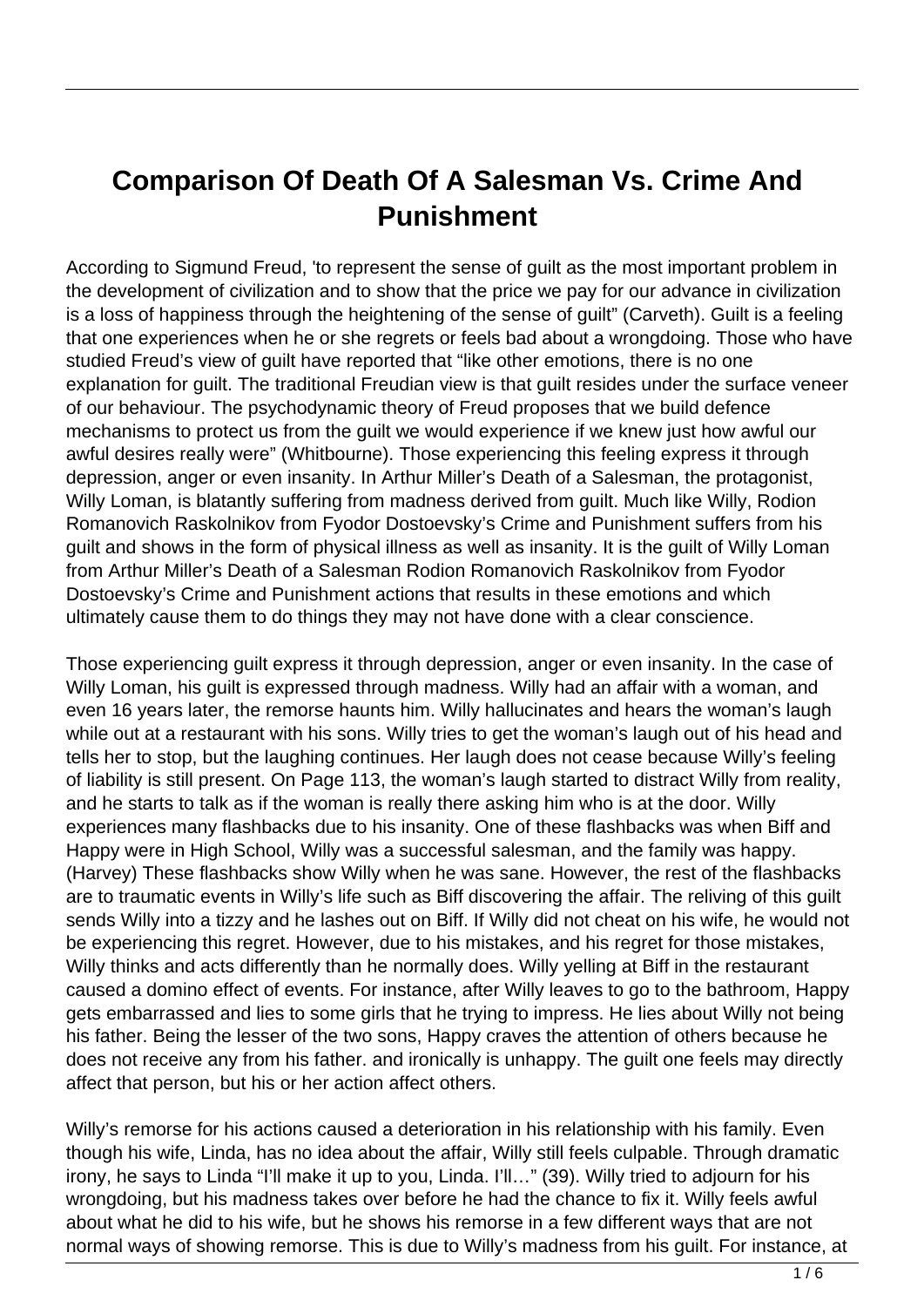the beginning of Act I, Linda is mending her stockings and Willy yells at her telling her that she is not permitted to do this in his house and that she must throw them out. Critics believe that "because reparations for immoral acts focus on cleansing the individual who committed the acts, immoral behaviour should prompt similar levels of reparations regardless of the recipient of the reparations. In contrast, because reparations for guilt focus on repairing the damaged relationship, guilt should prompt reparative behaviour only toward a person whom the guilty person has wronged (Cryder). " Due to the setting of the play, late 1940's, Linda obeys what her husband says. The reason why Willy acts this way is that the stockings are symbolic of his guilt and reminds him of the affair. Willy acts out of anger because his guilt made him act differently than he normally would. Not only does Willy's shame affect his relationship with his wife but with his son, Biff. "The Woman is shown to be the cause of alienation of Willy and his son Biff. . . In a way women in this play are all like Eve who tempted Adam to commit sin and caused his downfall" (Emami). When Biff caught Willy cheating, it drove a wedge in their relationship. Biff went from admiring his father to barely tolerating him and getting into arguments with him. Due to his madness, Willy switches between being angry with Biff to praising Biff. These contradictions are a result of Willy's guilt-caused madness. At one moment Willy states "Biff is a lazy bum!" but then moments later he Willy brags "And such a hard worker. There's one thing about Biff—he's not lazy" (Cardullo). Willy contradicts himself like this all the time, such as the time after his accident in Yonkers when Willy contradicts himself about the windshield of the car.

In both works, the protagonists are tragic heroes. In Crime and Punishment, "Raskolnikov's tragic flaw is his error of judgment, his conviction that there is a quick, sure-fire way to wealth; easy solutions to his personal problems; and an easy way to bring about equality in society "(Umagandhi). A few examples of Raskolnikov's lack of judgment occur in the initial few chapters of the novel. Raskolnikov meets a drunkard at a bar by the name of Marmeladov who tells him about the misfortunes of his life. Raskolnikov walks home with Marmeladov and gives him money for him and his family. Additionally, in the following chapter, Raskolnikov, while walking home, witnesses a young, drunk girl being harassed by an older man. Raskolnikov gets a policeman involved and gave the policeman some money for a cab to take the young girl home. As he leaves, Raskolnikov realizes that as soon as he leaves, the policeman will let the man continue to harass the girl, and the policeman will pocket the money. This misjudgment demonstrates the tragic hero's tragic flaw, but the characterization of the hero. Raskolnikov's character is best described by critic Shikha Sharma who says that "his psychological condition is depicted on the onset of the novel, he is presented to the readers as sickly, hungry and short of money who is socially withdrawn. " Raskolnikov is a dropout student, with no money, in lots of debt, especially to his landlady, and he has isolation issues. This characterization enlightens one of Raskolnikov's other flaws; his desire to quick-wealth. This flaw was one of the motives for Raskolnikov's crime, which in theory is the cause of his guilt and the reason why he turned himself in.

Like Raskolnikov, Willy's tragic flaw is his false idea of success and "The American Dream. " Willy defines success in a materialistic manner. In other words, the more money and things one has, the more successful he or she is. Willy also defines success as how well-liked one is. An example of Willy's misinterpreted definition of success was the death of one of his role models, Dave Singleman, "...when he dies-- and by the way he died the death of a salesman, in his green velvet slippers in the smoker of New York, New Haven and Hartford going into Boston- when he died, hundreds of salesmen and buyers were at his funeral" (81). Willy views Dave as a success because he was well liked by others, and lots of people showed up at his funeral.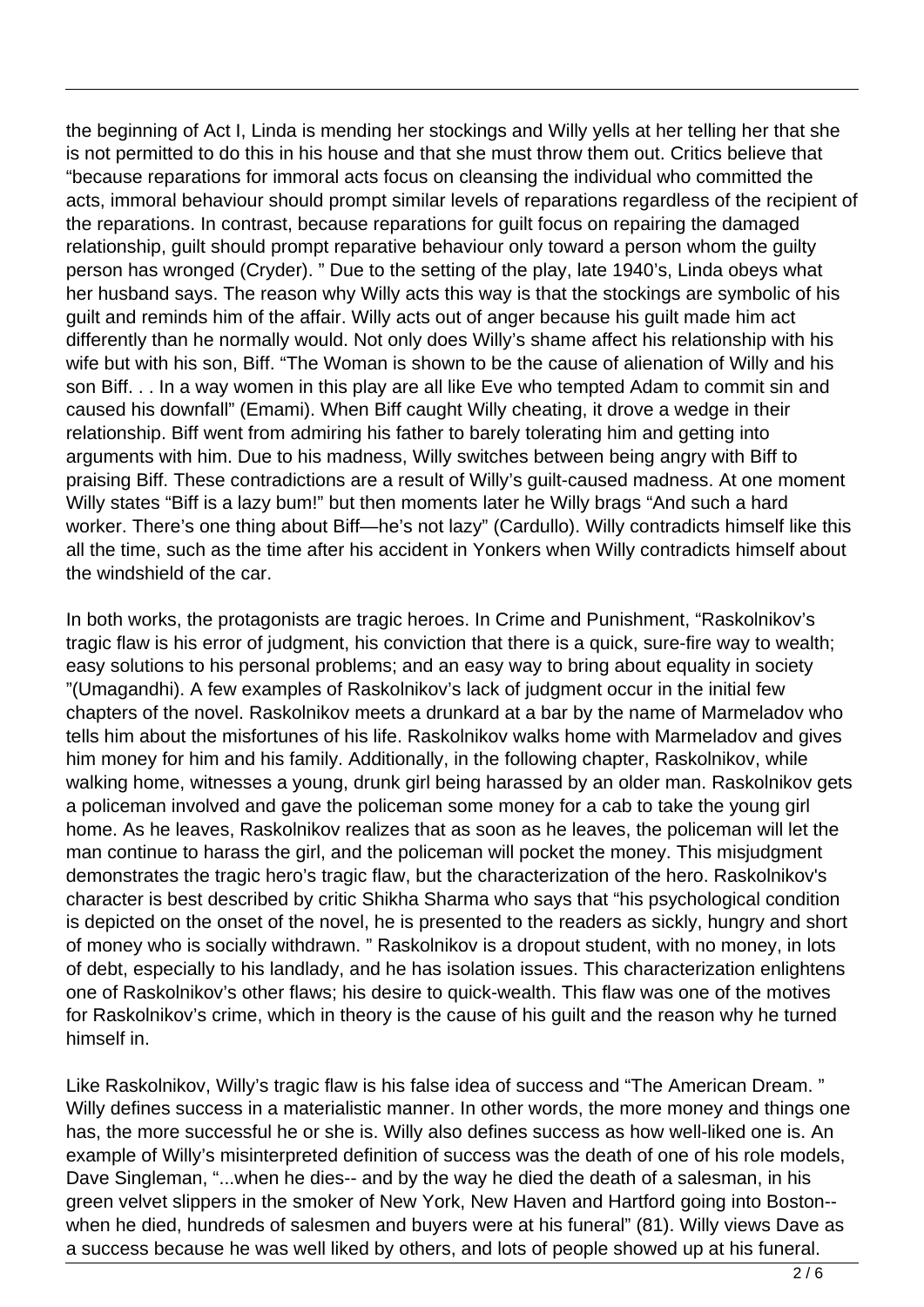Willy became infatuated with success, so much in fact that it drove him to commit suicide. Willy would borrow money from his neighbour Charley to pay off his life insurance. "[Willy] dies believing in money. In fact, he kills himself for money. Because he confuses materialistic success with a worthiness for love, he commits suicide to give his son Biff the insurance benefit as a stake for more business" (Cardullo). Willy believed that he would have a funeral like Dave's and that the money from his policy would help Biff out.

The Crime in Crime and Punishment is obvious. However, the Punishment part of the title goes beyond time in prison. Raskolnikov's punishment is his self-inflicted illness. This physical illness is derived from his guilt, which is why when the murder was mentioned at the police station, he fainted Based on Freud's psychodynamic theory, guilt is not a recognizable feeling to Raskolnikov. He does experience guilt which affects his ability to make decisions and to act upon the situation. However, to Raskolnikov, he experiences illness (Carveth). In an online article, "Dostoevsky and Freud: Exploring the Relationship Between Psyche and Civilization," the author mentions that " the remorse that he experiences after carrying out the murder further amplifies his irritable condition, thus plunging him into a period of illness and delirium. A reader would conclude, therefore, that Raskolnikov's mental state is directly linked to the guilt about the crime¨ (Washington.edu). Raskolnikov becomes ill which is a contributing factor to his confession. In fact, he basically admits to the Zamyotov that he committed the crime. This need for retaliation for his crime is another side effect of guilt. He feels the need to be punished for his wrongdoing, but at that point of time in the book, his conscience had not been fully taken over by remorse. On the contrary, at the end of the novel, Raskolnikov's guilt had fully consumed him and caused him to turn himself in. This action of confession is Raskolnikov's way of putting himself out of misery. On the contrary, one critic suggests that "...crime will be understood by the awareness by the subject himself of some moral norm which he has violated…" (Leone). This critics view suggests that Raskolnikov was already experiencing guilt before the crime and that he had to commit the crime to justify this feeling of liability. This idea is plausible because according to the Freudian view, guilt is the underlying reason for one's action. This guilt caused Raskolnikov to commit a violent act that he would not dare to commit had he not suffered from it.

The madness in the men also derives from them forcing themselves to be someone he is not. It is undeniable that Willy Loman is good with his hands. However, due to Willy's obsession with money and success, he is blind to the fact that his real talent lies within carpentry. Willy does home improvements around his house such as putting up a ceiling, gardening and fixing the porch. Throughout the play, Willy wants to get seeds and plant them in the garden. The seeds are symbolic of Willy's potential beyond being a salesman. When Willy was at the restaurant after losing his job, he asked the waiter Stanley where he could get carrot seeds. Stanley replied with "well, there's hardware stores on Sixth Avenue, but it may be too late now" (122). This is significant of Willy wasting his life on a profession that he is not passionate about. At this point, he cannot get back the time that he spent being a salesman and he is too manic to change his life.

Raskolnikov, on the other hand, is someone who is good with his brain. He is an extremely bright man and was an astute student. However, he dropped out of University and lives away from his family in St. Petersburg. Raskolnikov's true colours show through his cowardness towards others, especially his landlady, Raskolnikov shows fear. Some of this fear is actually paranoia from the crime he committed. However, even before the crime, Raskolnikov was a coward. In the first part of the novel, before the crime, Raskolnikov tried to avoid his landlady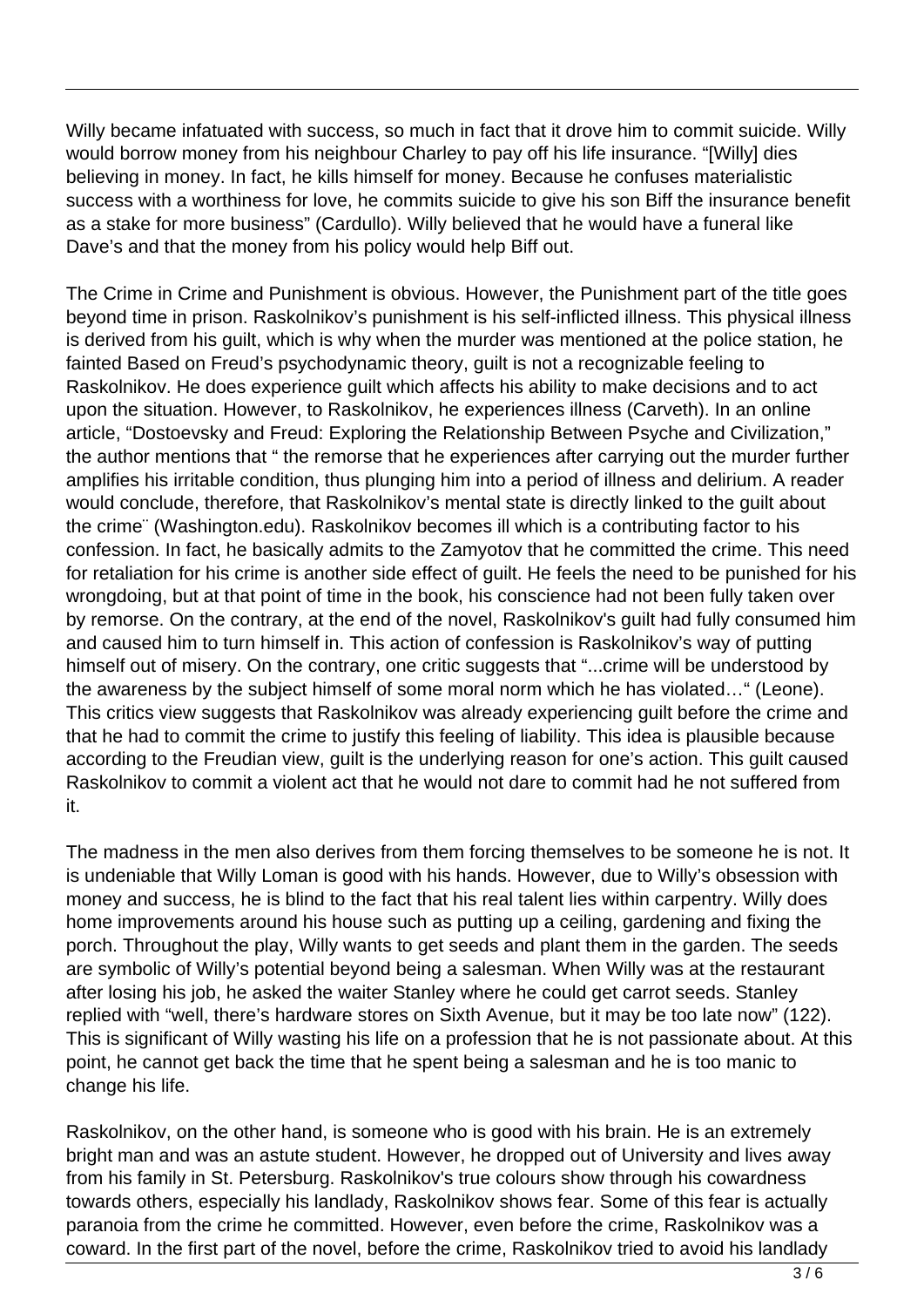because he knows that he owes her months worth of rent. This cowardness is who Raskolnikov truly is. When there are flashbacks to his time as a student, that is who Raskolnikov truly is. The man who feigned courage in Iovana Petrovich's apartment and killed her and her sister, that is not Rodion Raskolnikov. By not staying true to himself, Raskolnikov dug himself a grave and gave himself an eternal punishment: guilt. Raskolnikov's temporary punishment is paranoia. After committing the crime he fears being caught and becomes paranoid and doubtful. For instance, after Raskolnikov wakes up from being unconscious for four days, he starts to panic over his blood-stained clothes. He thinks to himself, "'What, is it beginning already, is it my penalty approaching?... Then a strange thought occurred to him. Maybe all of his clothes were bloody, maybe there were stains all over, and he could not see them, did not notice them, because his mental powers were failing, splitting up, his mind clouding… "(97). Raskolnikov worries about the blood on his clothes because he knows that he has committed a crime, this feeling of culpability is also what causes him to think that he has gone insane. Raskolnikov recognizes that he is suffering from guilt, and knows that this feeling is his punishment. In addition to Raskolnikov's illness and paranoia, he also expresses his guilt through anger and agitation. On multiple times during his mother's and sister's visit, Raskolnikov becomes randomly annoyed with his family's presence. This agitation is a result of his anxiety from the crime he committed, and his regret causes him to become angry and take it out on those he loves. This would not occur if the feeling of guilt was not present.

The feeling of remorse can cause one to act differently then he or she would if innocent. Both protagonists and tragic heroes suffered from the regret of their actions. They have lashed out on those they love and they have performed acts that are abnormal had they been of a clear conscience. Willy Loman had an affair with a woman in Boston, and discovery of that affair by his son, Biff ruined Willy. From that point on, Willy has been consumed by his madness. Raskolnikov, on the other hand, suffered from the liability of his crime through paranoia and illness. According to Sigmund Freud's psychodynamic theory, guilt is the underlying motivation for one's actions (Carveth). This is the reason why Willy's relationship with his son is ruined and why he committed suicide at the end of the novel, and why Raskolnikov was paranoid and why he turned himself in. These men suffered from their guilt and sought the best way to escape it. In Willy's case, it was death, but for Raskolnikov, it was doing the right thing and turning himself in. The protagonists of Arthur Miller's Death of a Salesman and Fyodor Dostoyevsky's Crime and Punishment support Sigmund Freud's Psychodynamic Theory. Guilt is the reason behind one's actions, and in an effort to avoid this feeling, the mind reacts in various ways such as sadness, anger or insanity. As Enlightenment thinker, Voltaire once said, "Every man is guilty of all the good he did not do" (Sarkis).

## **Works Cited**

- 1. Bem, Alfred L. "Guilt in Crime and Punishment." The Problem of Guilt. Rpt in Readings on Fyodor Dostoyevsky. Ed. Tamara Johnson. San Diego: Greenhaven Press, Inc., 1998. Print
- 2. Cardullo, Bert. "CJAS. " CJAS | The Columbia Journal of American Studies. n.p., n.d. Web. 17 May. 2019. www.columbia.edu/cu/cjas/june miller.html.
- 3. Carveth, Donald L."The Unconscious Need for Punishment: Expression or Evasion of the Sense of Guilt?" York University, www.yorku.ca/dcarveth/guilt.html.
- 4. Cryder, Cynthia E et al. "Guilty feelings, targeted actions." Personality & social psychology bulletin vol. 38,5 (2012): 607-18. Doi:10. 1177/0146167211435796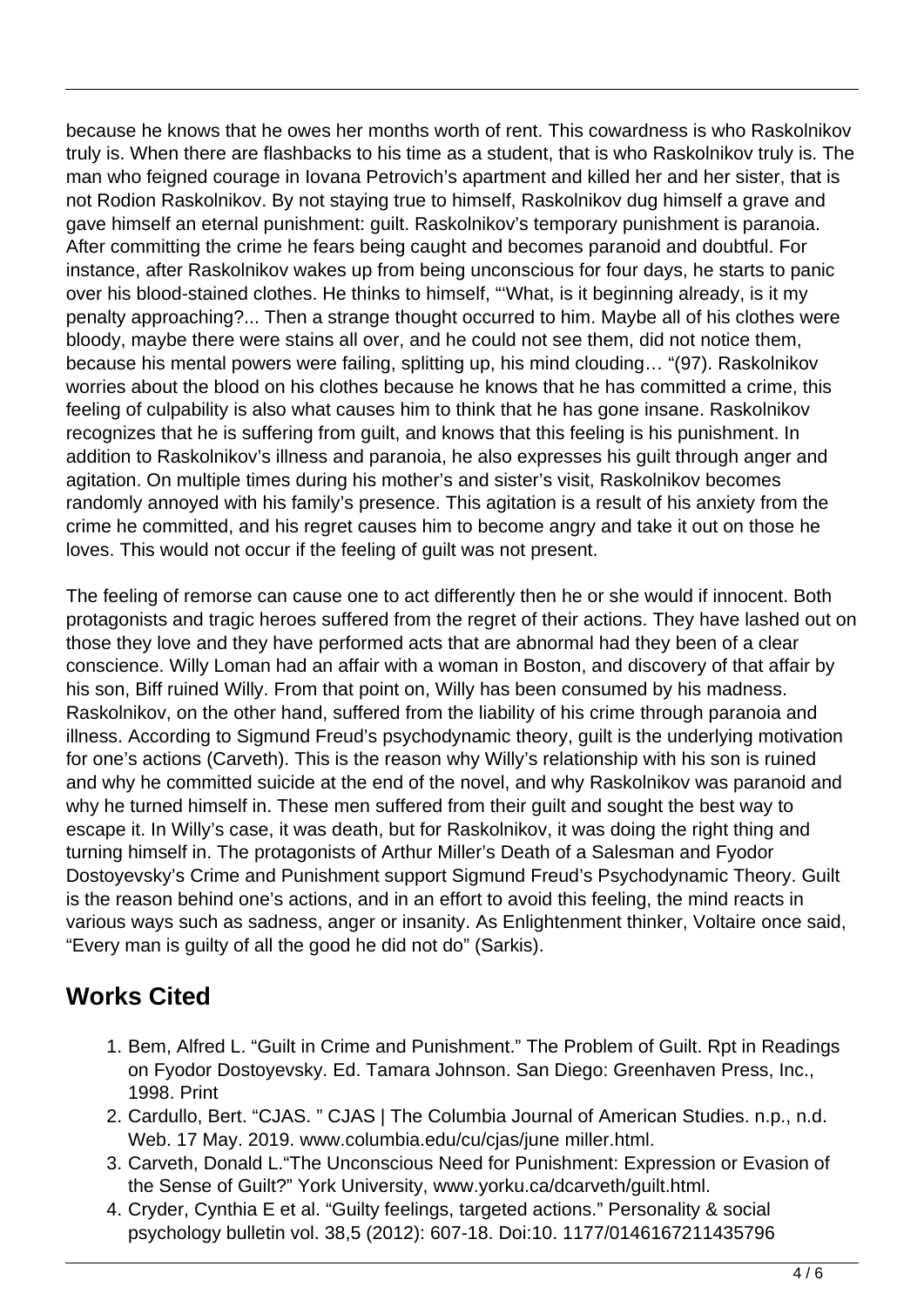- 5. Dostoyevsky, Fyodor. Crime and Punishment. New York. New American Library, 1968. Print
- 6. "Dostoevsky and Freud: Exploring the Relationship Between Psyche and Civilization." University of Washington, courses.washington.edu/freudlit/Dostoevsky and Freud.html
- 7. Emami, An Anti-social Socialist: A Critical Reading of Arthur Miller's Death of a Salesman Khodambashi. "An Anti-Social Socialist: A Critical Reading of Arthur Miller's Death of a Salesman." Academy Publication, 2011, www.academypublication.com/issues/past/jltr/vol02/02/08.pdf.
- 8. Harvey, Giles. "'Death of a Salesman': A Heartbreaking Work of Staggering Mediocrity." The New Yorker, The New Yorker, 19 June 2017, www.newyorker.com/boo ks/page-turner/death-of-a-salesman-a-heartbreaking-work-of-staggering-mediocrity.
- 9. Miller, Arthur. Death of a Salesman. Penguin Books, 2011. Print
- 10. Sarkis, Stephanie. "25 Quotes on Guilt." Psychology Today, Sussex Publishers, 21 Jan. 2013, www.psychologytoday.com/us/blog/here-there-and-everywhere/201301/25-quotesguilt.
- 11. Umagandhi, R. -, and P. Pavithra. "Punishment and Redemption in the Novel Crime and Punishment by Fyodor Dostoyevsky." Academia.edu, www.academia.edu/36983236/Pu nishment\_and\_Redemption\_in\_the\_Novel\_Crime\_and\_Punishment\_by\_Fyodor\_Dostoy evsky.
- 12. Whitbourne, Susan. "The Definitive Guide to Guilt." Psychology Today, Sussex Publishers, 11 Aug. 2012, www.psychologytoday.com/us/blog/fulfillment-anyage/201208/the-definitive-guide-guilt.

## **Bibliography**

- 1. Bem, Alfred L. "Guilt in Crime and Punishment." The Problem of Guilt. Rpt in Readings on Fyodor Dostoyevsky. Ed. Tamara Johnson. San Diego: Greenhaven Press, Inc., 1998. Print
- 2. Cardullo, Bert. "CJAS. " CJAS | The Columbia Journal of American Studies. n.p., n.d. Web. 17 May. 2019. www.columbia.edu/cu/cjas/june miller.html.
- 3. Carveth, Donald L."The Unconscious Need for Punishment: Expression or Evasion of the Sense of Guilt?" York University, www.yorku.ca/dcarveth/guilt.html.
- 4. Cryder, Cynthia E et al. "Guilty feelings, targeted actions." Personality & social psychology bulletin vol. 38,5 (2012): 607-18. Doi:10. 1177/0146167211435796
- 5. Dostoyevsky, Fyodor. Crime and Punishment. New York. New American Library, 1968. Print
- 6. "Dostoevsky and Freud: Exploring the Relationship Between Psyche and Civilization." University of Washington, courses.washington.edu/freudlit/Dostoevsky and Freud.html
- 7. Emami, An Anti-social Socialist: A Critical Reading of Arthur Miller's Death of a Salesman Khodambashi. "An Anti-Social Socialist: A Critical Reading of Arthur Miller's Death of a Salesman." Academy Publication, 2011, www.academypublication.com/issues/past/jltr/vol02/02/08.pdf.
- 8. Nattel, Lilian. "Grammarly." Grammarly, app.grammarly.com/.
- 9. Harvey, Giles. "'Death of a Salesman': A Heartbreaking Work of Staggering Mediocrity." The New Yorker, The New Yorker, 19 June 2017, www.newyorker.com/boo ks/page-turner/death-of-a-salesman-a-heartbreaking-work-of-staggering-mediocrity.
- 10. Miller, Arthur. Death of a Salesman. Penguin Books, 2011. Print
- 11. Nance, Tim. "What Is Literary Criticism?" YouTube, YouTube, 24 Feb. 2015,